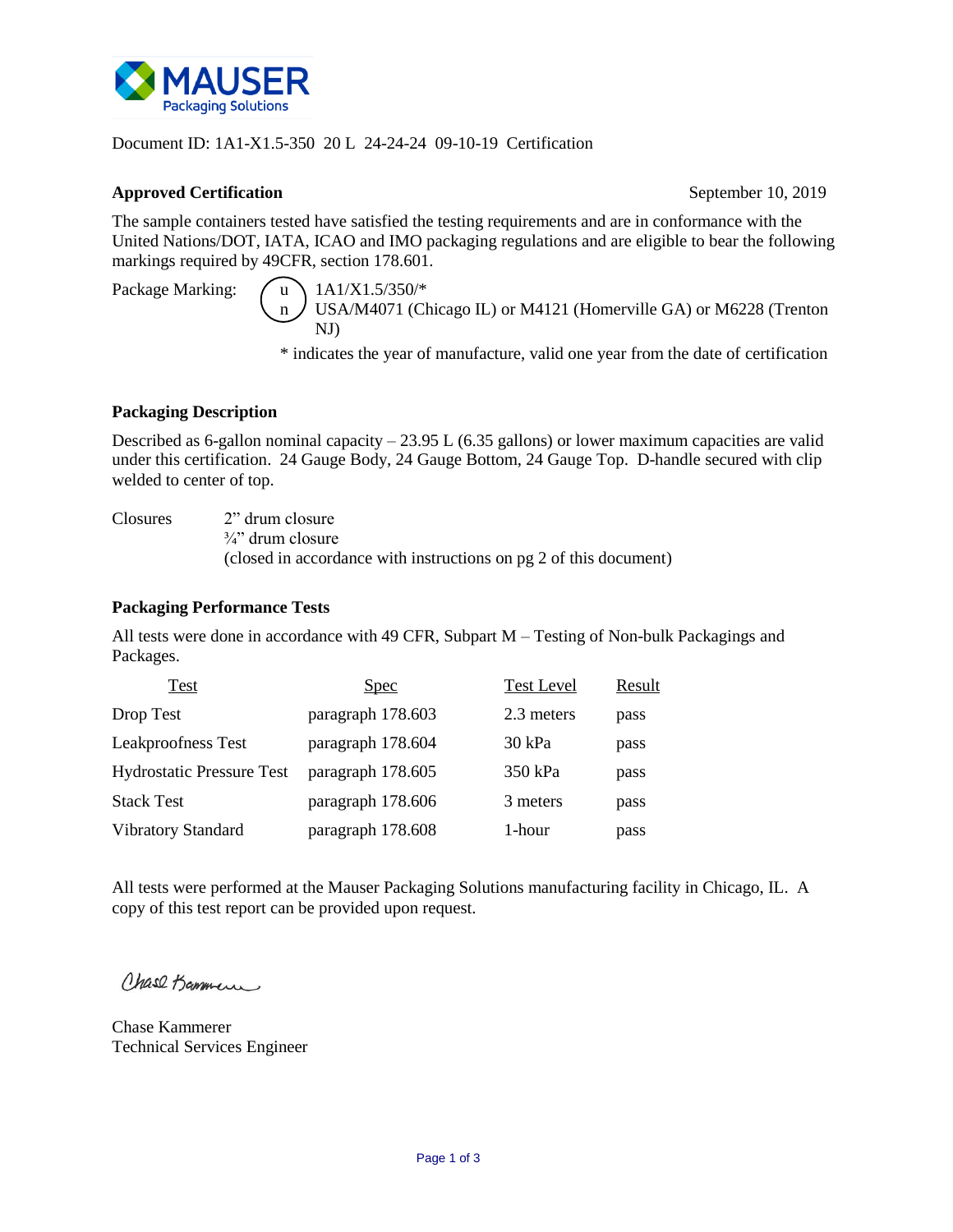

Document ID: 1A1-X1.5-350 20 L 24-24-24 09-10-19 Certification

# **CLOSING INSTRUCTIONS FOR PAILS**

#### MANUAL CRIMPING TOOLS

Tool: Rieke FS-600 FLEXSPOUT Crimping Tool

1. Products

- a) FS-10-6 FLEXSPOUT
- b) FS-10-7 FLEXSPOUT
- c) FS-10-8V FLEXSPOUT
- d) FS-10-10 FLEXSPOUT
- e) FS-40 Poly-Flexcap
- f) FS-41 Poly-Flexcap Retainer and diaphragm only
- g) PFA-22 3/4" Flange and plug assembly
- h) PFA-32 3/4" Flange and crimping ring only
- 2. Operation
	- a) The closure is to be fully seated on the container opening.
	- b) Place the FS-600 crimping tool over the closure, tool should rest on the container.
	- c) Grasp the handles (one in each hand). Fully depress the handles applying even pressure on each handle to affect a full crimp.
- 3. Gauging

a) Use the G-101-1 gauge to check the crimp. The gauge must pass freely over the crimped closure.

### 57 mm REL PLASTIC CLOSURE INSERTION

After the container is filled, place the closure in the opening and center it as closely as possible. Apply downward force until the closure is fully seated. The closure will normally snap in with a distinct sound. Do not continue to apply force after the insertion is complete because this could result in damage to the opening.

After the closure has been inserted into the opening, there may be a need to remove the diaphragm and apply the screw cap. The application torque for the screw cap should be 20-25 inch pounds.

### DRUM FITTING APPLICATION TORQUE VALUES

Steel Plug with Visecar (Buna N)<br>  $2^{y}$  30 Foot Lbs.

- 30 Foot Lbs.
- $1-\frac{1}{2}$  30 Foot Lbs.
- $\frac{3}{4}$ " 15 Foot Lbs.

Steel Plug with Polyseal or Iradiated Polyseal

- 2" 40 Foot Lbs.
- $\frac{3}{4}$ " 20 Foot Lbs.

Nylon or Plastic plug with White EPT or White Visecar

- $2"$  30 Foot Lbs.
- $\frac{3}{4}$ " 15 Foot Lbs.

Tri-Sure or Rieke Steel plug with Black Buna or EPDM gaskets

- 2" 30 Foot Lbs.
- $\frac{3}{4}$ " 15 Foot Lbs.